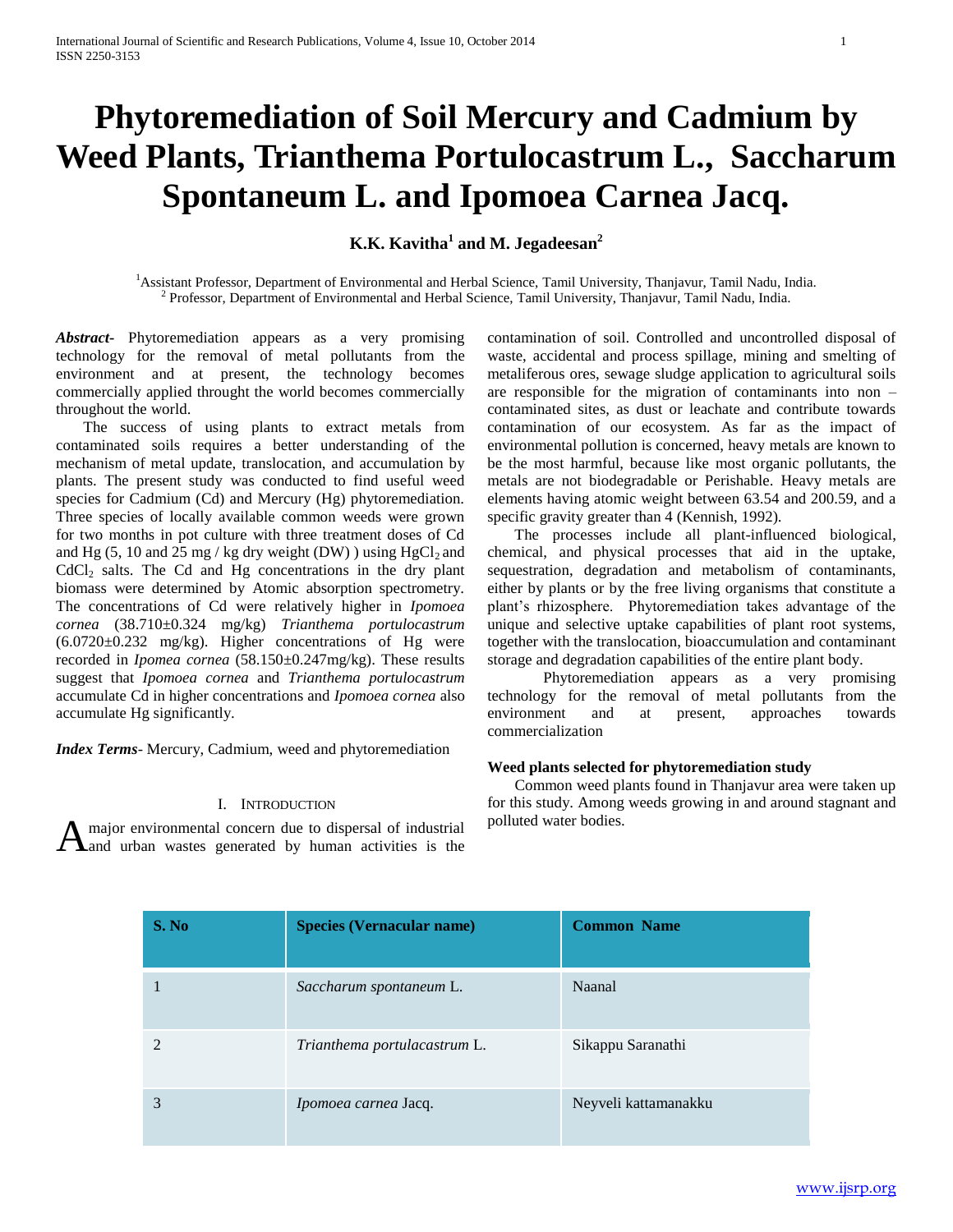*Saccharum spontaneum* L. *Trianthema portulacastrum* L.





*Ipomoea carnea* Jacq.



 This experiment was conducted to identify Mercury and Cadmium accumulation of these selected plants.

## **Pot culture experiments**

 Stem cuttings of *Ipomoea carnea* Jacq. *,*and uprooted *Saccharum spontaneum* L., and *Trianthema portulacastrum* L. were planted in polythene bags containing the mixture of sand, red soil and compost in the ratio of 1:1:1 and placed in earthen pots. To assess the heavy metal accumulation capacity of selected plant species were planted in pots filled with 4 kg of above soil mixture containing the heavy metals (Hg and Cd) with different concentrations (5, 10, 25 ppm). Soil mixture with heavy metals was packed in polythene bag and kept in earthen pot to prevent loss of heavy metal leaching. The experimental setup was kept in green house conditions. The mean temperature inside the green house was  $34 \pm 4^{\circ}$ C and humidity 70-80 RH. The plant growth parameters were recorded once in fifteen days by sacrificing three plants from each treatment group.

Plant samples were dried in a hot air oven at  $60^{\circ}$ C and ground to 20 meshes using a stainless steel Wiley Mill. The ground material was digested using Nitric and Perchloric acids (3:1). The resulting solution was analyzed for metal content by (U.S EPA.1983) AAS (SHIMADZO – 7000 model) by flame method for Cd and Hydride vapor generator method for Hg in The South India Textile Research Association (SITRA), Coimbatore.

## **Statistical Analysis**

 All the data were analyzed using the multiple mean comparison test (Agres Statistical Software) and the interrelationship between parameters were assessed using ANOVA (Analysis of Variance) analysis.

| S.<br>N <sub>0</sub> | <b>Species</b>                       | <b>Control</b>    |                           | 5ppm               |                           | 10ppm              |                                                    | $25$ ppm              |                           |
|----------------------|--------------------------------------|-------------------|---------------------------|--------------------|---------------------------|--------------------|----------------------------------------------------|-----------------------|---------------------------|
|                      |                                      | Hg<br>(mg/kg)     | C <sub>d</sub><br>(mg/kg) | Hg<br>(mg/kg)      | C <sub>d</sub><br>(mg/kg) | Hg<br>(mg/kg)      | C <sub>d</sub><br>(mg/kg)                          | Hg<br>(mg/kg)         | C <sub>d</sub><br>(mg/kg) |
| 1                    | <b>Saccharum</b><br>spontaneum<br>L. | $0.012 \pm 0.010$ | $0.125 \pm 0.018$         | $0.1254 \pm 0.012$ | $0.564 \pm 0.023$         | $0.954 \pm 0.025$  | $0.8246 \pm 0.021$                                 | 1.1500<br>$\pm 0.320$ | $1.348 \pm 0.$<br>256     |
| $\overline{2}$       | <i>Ipomoea</i><br>carnea<br>Jacq.    | $0.548 \pm 0.024$ | $0.214 \pm 0.025$         | $1.246 \pm 0.0542$ | $2.545 \pm 0.145$         | $18.654 \pm 0.142$ | $12.657 \pm 0.264$ 58.150 $\pm$ 0.2438.710 $\pm$ 0 |                       | .324                      |

### **Table-1: Accumulation of Hg and Cd by weed plants in pot culture**